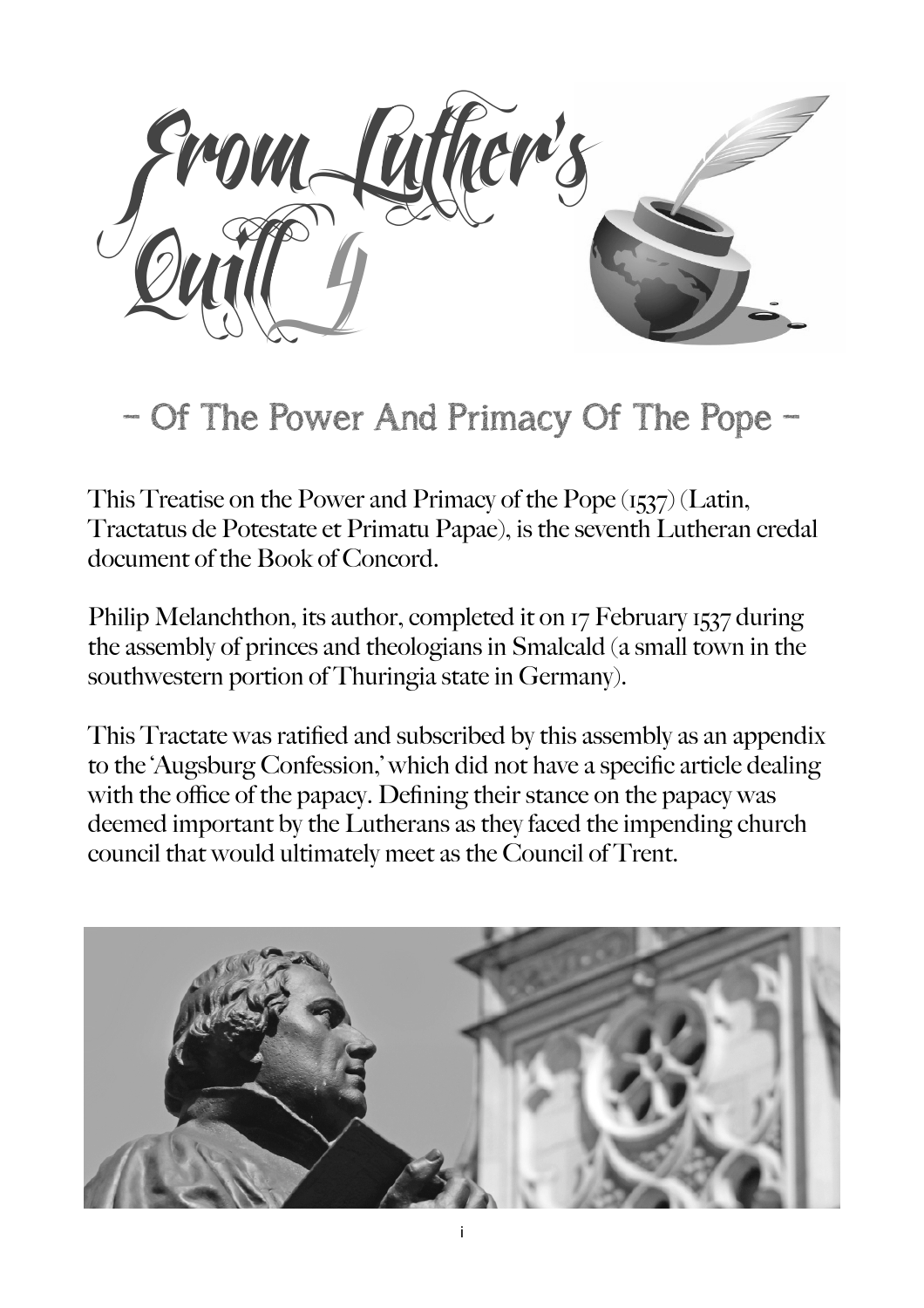## Of the Power and Primacy of the Pope

by Dr. Philip Melanchthon (1537)

1. The Roman Pontiff claims for himself [in the first place] that by divine right he is [supreme] above all bishops and pastors [in all Christendom].

2. Secondly, he adds also that by divine right he has both swords, i.e., the authority also of bestowing kingdoms [enthroning and deposing kings, regulating secular dominions etc.].

3. And thirdly, he says that to believe this is necessary for salvation.

And for these reasons the Roman bishop calls himself [and boasts that he is] the vicar of Christ on earth.

## **These three articles we hold to be false, godless, tyrannical, and [quite] pernicious to the Church**.

Now, in order that our proof [reason and opinion] may be [better] understood, we shall first define what they call being above all [what it means that he boasts of being supreme] by divine right.

For they mean that he is **universal** [that the Pope is the general bishop over the entire Christian Church], or, as they say, ecumenical bishop, i.e., from whom all bishops and pastors throughout the entire world ought to seek ordination and [confirmation, who [alone] is to have the right of electing, ordaining, confirming, deposing all bishops [and pastors].

Besides this, he arrogates to himself the **authority** to make [all kinds of] laws concerning acts of worship, concerning changing the Sacraments [and] concerning doctrine, and wishes his articles, his decrees, his laws [his statutes and ordinances] to be considered equal to the divine laws [to other articles of the Christian Creed and the Holy Scriptures], i.e., he holds that by the papal laws the consciences of men are so bound that those who neglect them, even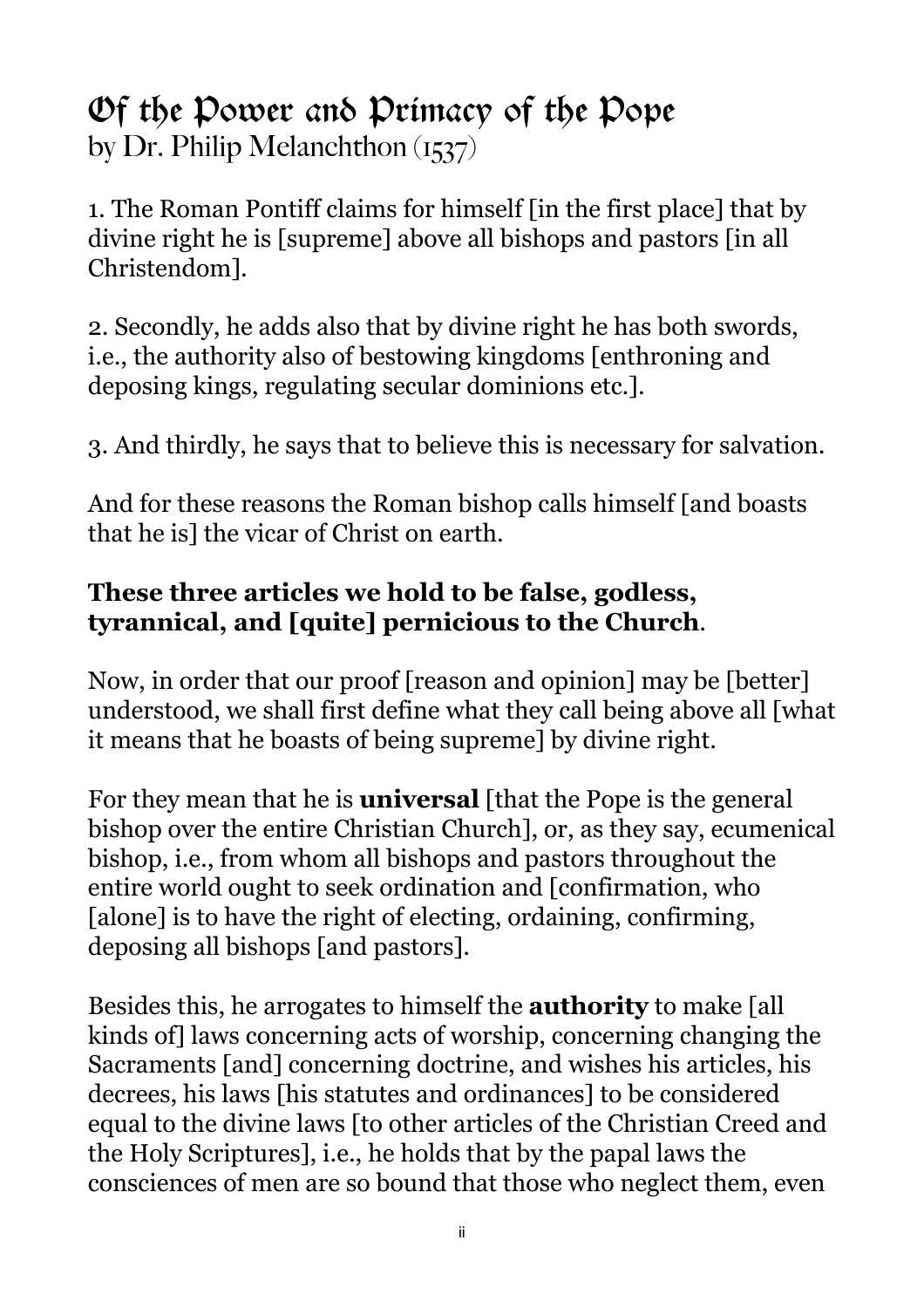without public offense, sin mortally [that they cannot be omitted without sin. For he wishes to found this power upon divine right and the Holy Scriptures; yea, he wishes to have it preferred to the Holy Scriptures and God's commands]. And what he adds is still more horrible, namely, that it is necessary to believe all these things in order to be saved [all these things shall and must be believed at the peril of forfeiting salvation].

**[1] In the first place, therefore, let us show from the [holy] Gospel that the Roman bishop is not by divine right above** [cannot arrogate to himself any supremacy whatever over] **other bishops and pastors**.

**I. Luke 22, 25.** Christ expressly prohibits lordship among the apostles [that no apostle should have any supremacy over the rest]. For this was the very question, namely, that when Christ spake of His passion, they were disputing who should be at the head, and as it were the vicar of the absent Christ. There Christ reproves this error of the apostles and teaches that there shall not be lordship or superiority among them, but that the apostles should be sent forth as equals to the common ministry of the Gospel.

Accordingly, He says: *"The kings of the Gentiles exercise lordship over them, and they that exercise authority upon them are called benefactors, but ye shall not be so; but he that is greatest among you, let him be as the younger; and he that is chief, as he that doth serve."* The antithesis here shows [By holding these matters against one another one sees] that lordship [among the apostles] is disapproved.

**II. Matt. 18, 2.** The same is taught by the parable when Christ in the same dispute concerning the kingdom places a little child in the midst, signifying that among ministers there is not to be sovereignty, just as a child neither takes nor seeks sovereignty for himself.

**III. John 20, 21.** Christ sends forth His disciples on an equality, without any distinction [so that no one of them was to have more or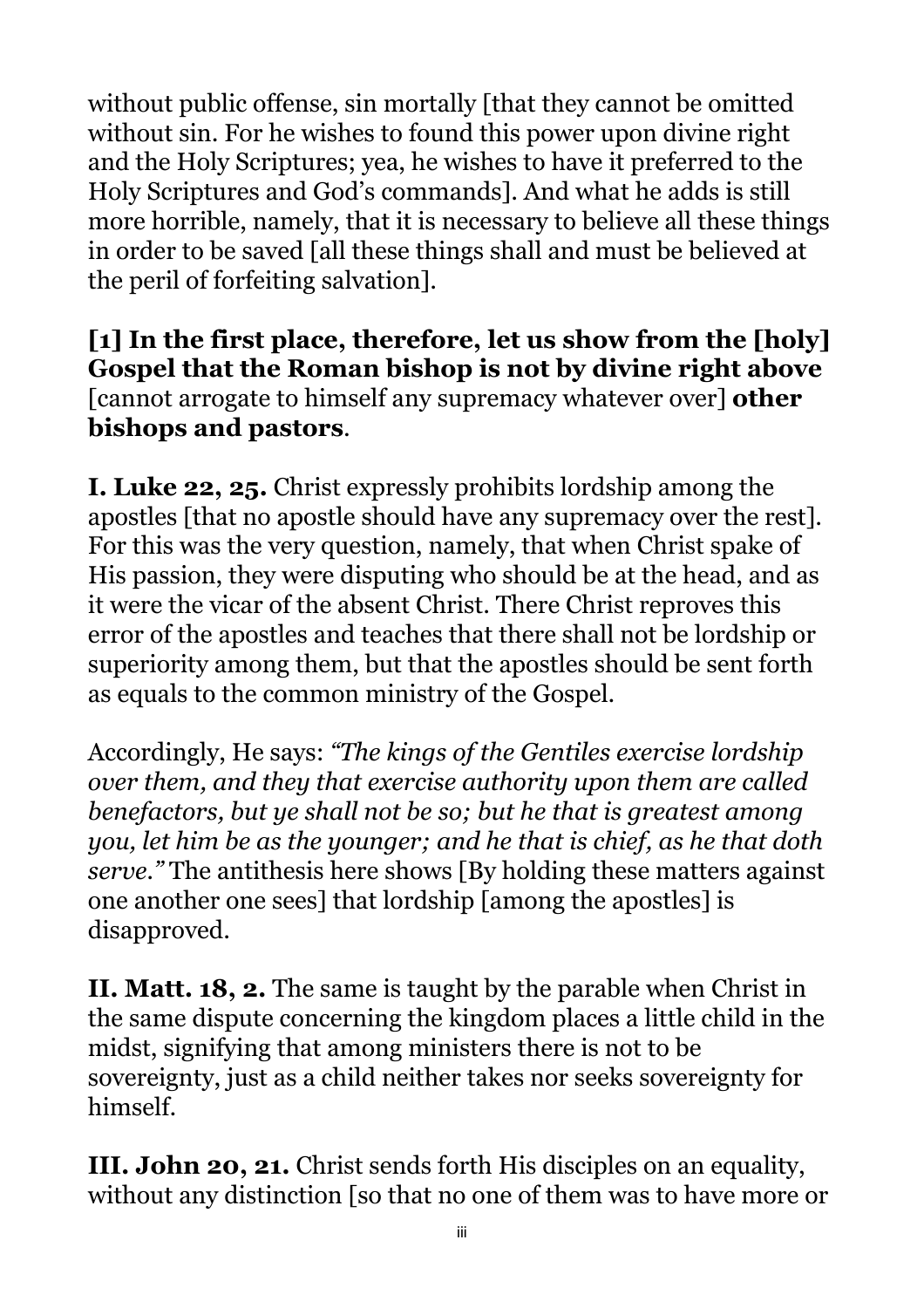less power than any other], when He says: *"As My Father hath sent Me, even so send I you."* [These words are clear and plain:] He says that He sends them individually in the same manner as He Himself was sent; hence He grants to no one a prerogative or lordship above the rest.

**IV. Gal. 2, 7 f.** St. Paul manifestly affirms that he was neither ordained nor confirmed [and endorsed] by Peter, nor does he acknowledge Peter to be one from whom confirmation should be sought. And he expressly contends concerning this point that his call does not depend upon the authority of Peter.

But he ought to have acknowledged Peter as a superior if Peter was superior by divine right [if Peter, indeed, had received such supremacy from Christ]. Paul accordingly says that he had at once preached the Gospel [freely for a long time] without consulting Peter.

Also: *"Of those who seemed to be somewhat (whatsoever they were, it maketh no matter to me; God accepteth no man's person)."* And: *"They who seemed to be somewhat in conference added nothing to me."*

Since Paul, then, clearly testifies that he did not even wish to seek for the confirmation of Peter [for permission to preach] even when he had come to him, he teaches that the authority of the ministry depends upon the Word of God, and that Peter was not superior to the other apostles, and that it was not from this one individual Peter that ordination or confirmation was to be sought [that the office of the ministry proceeds from the general call of the apostles, and that it is not necessary for all to have the call or confirmation of this one person, Peter, alone].

**V. In 1 Cor. 3, 6,** Paul makes ministers equal, and teaches that the Church is above the ministers. Hence superiority or lordship over the Church or the rest of the ministers is not ascribed to Peter [in preference to other apostles]. For he says thus: *"All things are yours, whether Paul, or Apollos, or Cephas,"* i.e., let neither the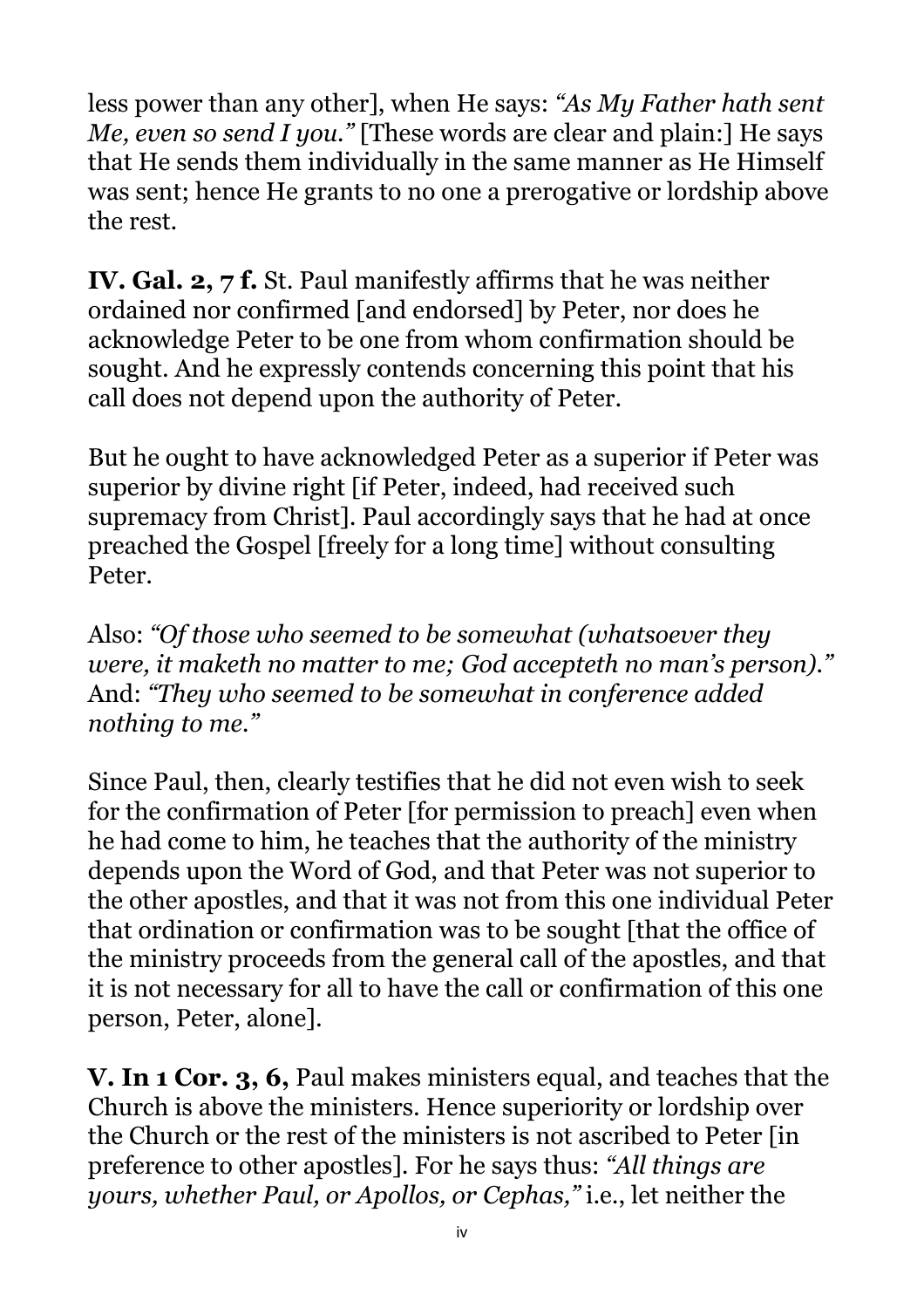other ministers nor Peter assume for themselves lordship or superiority over the Church; let them not burden the Church with traditions; let not the authority of any avail more than the Word [of God]; let not the authority of Cephas be opposed to the authority of the other apostles, as they reasoned at that time: *"Cephas, who is an apostle of higher rank, observes this; therefore, both Paul and the rest ought to observe this."* Paul removes this pretext from Peter, and denies [Not so, says Paul, and makes Peter doff his little hat, namely, the claim] that his authority is to be preferred to the rest or to the Church.

**VI. The Council of Nice** resolved that the bishop of Alexandria should administer the churches in the East, and the Roman bishop the suburban, i.e., those which were in the Roman provinces in the West. From this start by a human law, i.e. the resolution of the Council, the authority of the Roman bishop first arose. If the Roman bishop already had the superiority by divine law, it would not have been lawful for the Council to take any right from him and transfer it to the bishop of Alexandria; nay, all the bishops of the East ought perpetually to have sought ordination and confirmation from the bishop of Rome.

**VII. Again the Council of Nice** determined that bishops should be elected by their own churches, in the presence of some neighbouring bishop or of several. The same was observed [for a long time, not only in the East, but] also in the West and in the Latin churches, as Cyprian and Augustine testify. For Cyprian says in his fourth letter to Cornelius: *"Accordingly, as regards the divine observance and apostolic practice, you must diligently keep and practice what is also observed among us and in almost all the provinces, that for celebrating ordination properly, whatsoever bishops of the same province live nearest should come together with the people for whom a pastor is being appointed, and the bishop should be chosen in the presence of the people, who most fully know the life of each one, which we also have seen done among us at the ordination of our colleague Sabinus, that by the suffrage of the entire brotherhood, and by the judgment of the*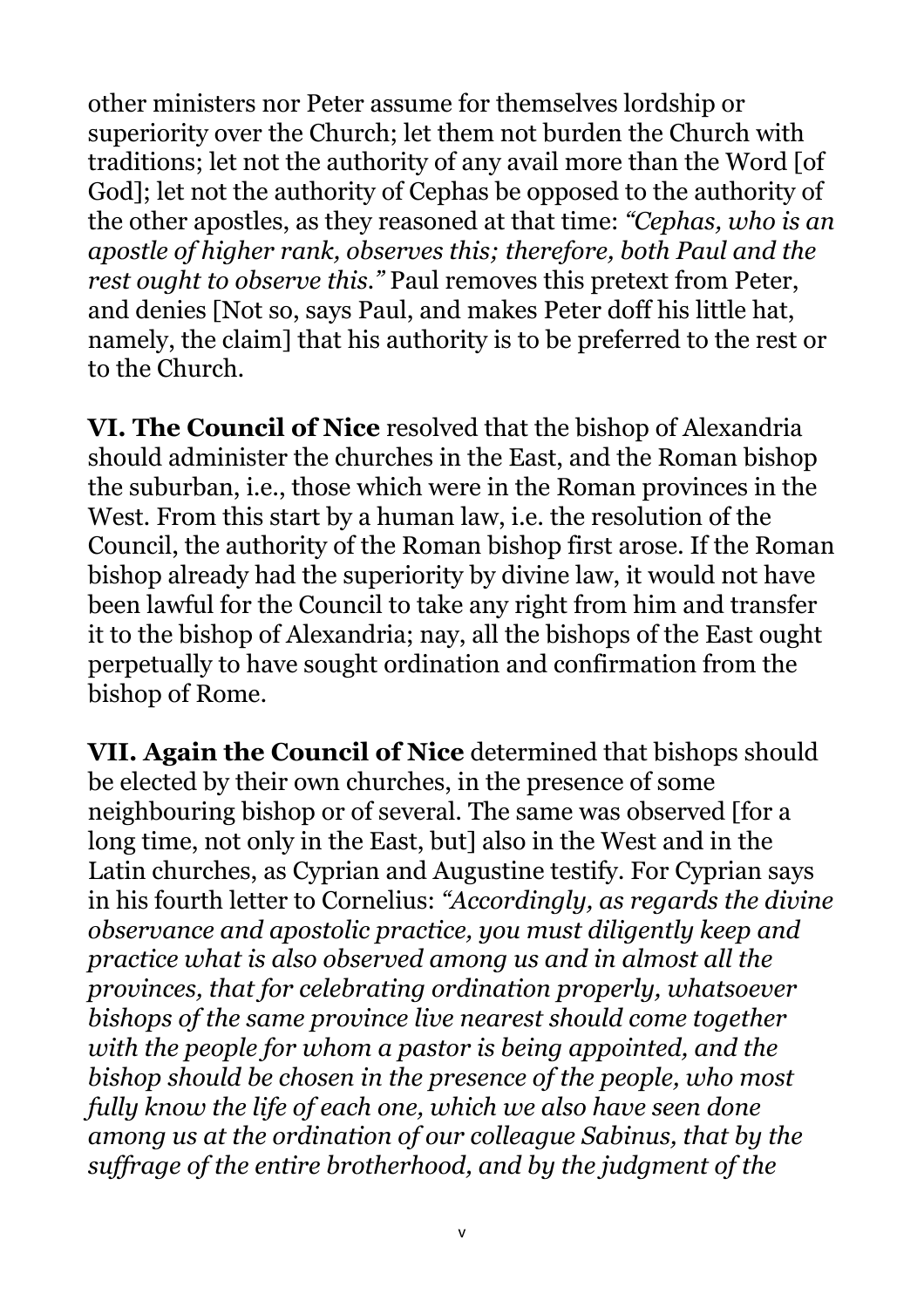*bishops who had assembled in their presence, the episcopate was conferred and hands laid on him."*

Cyprian calls this custom a divine tradition and an apostolic observance, and affirms that it is observed in almost all the provinces.

Since, therefore, neither ordination nor confirmation was sought from a bishop of Rome in the greater part of the world in the Latin and Greek churches, it is sufficiently apparent that the churches did not then accord superiority and domination to the bishop of Rome. Such superiority is impossible. For it is impossible for one bishop to be the overseer of the churches of the whole world, or for churches situated in the most distant lands to seek ordination [for all their ministers] from one. For it is manifest that the kingdom of Christ is scattered throughout the whole world; and to-day there are many churches in the East which do not seek ordination or confirmation from the Roman bishop [which have ministers ordained neither by the Pope nor his bishops]. Therefore, since such superiority [which the Pope, contrary to all Scripture, arrogates to himself] is impossible, and the churches in the greater part of the world have not acknowledged [nor made use of] it, it is sufficiently apparent that it was not instituted [by Christ, and does not spring from divine law].

**VIII. Many ancient synods** have been proclaimed and held in which the bishop of Rome did not preside; as that of Nice and most others. This, too, testifies that the Church did not then acknowledge the primacy or superiority of the bishop of Rome.

**IX. Jerome says:** If the question is concerning authority, the world is greater than the city. Wherever there has been a bishop, whether at Rome, or Eugubium, or Constantinople, or Rhegium, or Alexandria, he is of the same dignity and priesthood.

**X. Gregory**, writing to the patriarch at Alexandria, forbids that he be called universal bishop. And in the Records he says that in the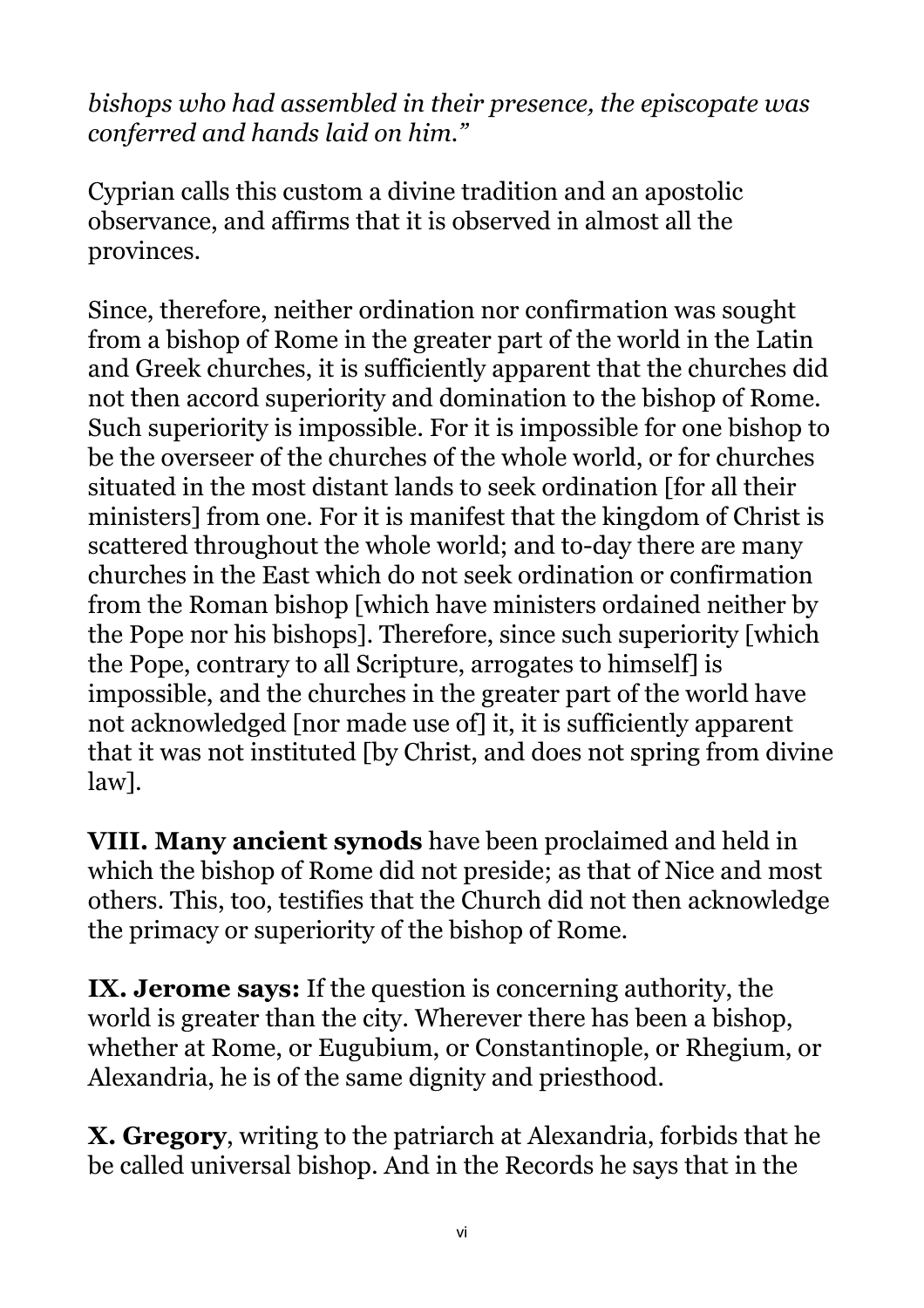Council of Chalcedon the primacy was offered to the bishop of Rome, but was not accepted.

**XI. Lastly,** how can the Pope be over the entire Church by divine right when the Church has the election, and the custom gradually prevailed that bishops of Rome were confirmed by the emperors?

Also, when **for a long time there had been contests concerning the primacy** between the bishops of Rome and Constantinople, the Emperor Phocas finally determined that the primacy should be assigned to the bishop of Rome. But if the ancient Church had acknowledged the primacy of the Roman Pontiff, this contention could not have occurred, neither would there have been need of the decree of the emperor.

But they cite against us certain passages, namely, **Matt. 16, 18** f.: *"Thou art Peter, and upon this rock I will build My Church";* also: *"I will give unto thee the keys";* also **John 21, 15**: *"Feed My sheep,"* and some others.

But since this entire controversy has been fully and accurately treated elsewhere in the books of our theologians, and everything cannot be reviewed in this place, we refer to those writings, and wish them to be regarded as repeated. Yet we shall reply briefly concerning the interpretation [of the passages quoted].

1. In all these passages Peter is the representative of the entire assembly of apostles [and does not speak for himself alone, but for all the apostles], as appears from the text itself. For Christ asks not Peter alone, but says: *"Whom do ye say that I am?"* And what is here said [to Peter alone] in the singular number: *"I will give unto thee the keys; and whatsoever thou shalt bind,"* etc., is elsewhere expressed [to their entire number], in the plural **Matt. 18, 18**: *"Whatsoever ye shall bind,"* etc.

And in **John 20, 23**: *"Whosesoever sins ye remit,"* etc. These words testify that the keys are given alike to all the apostles and that all the apostles are alike sent forth [to preach].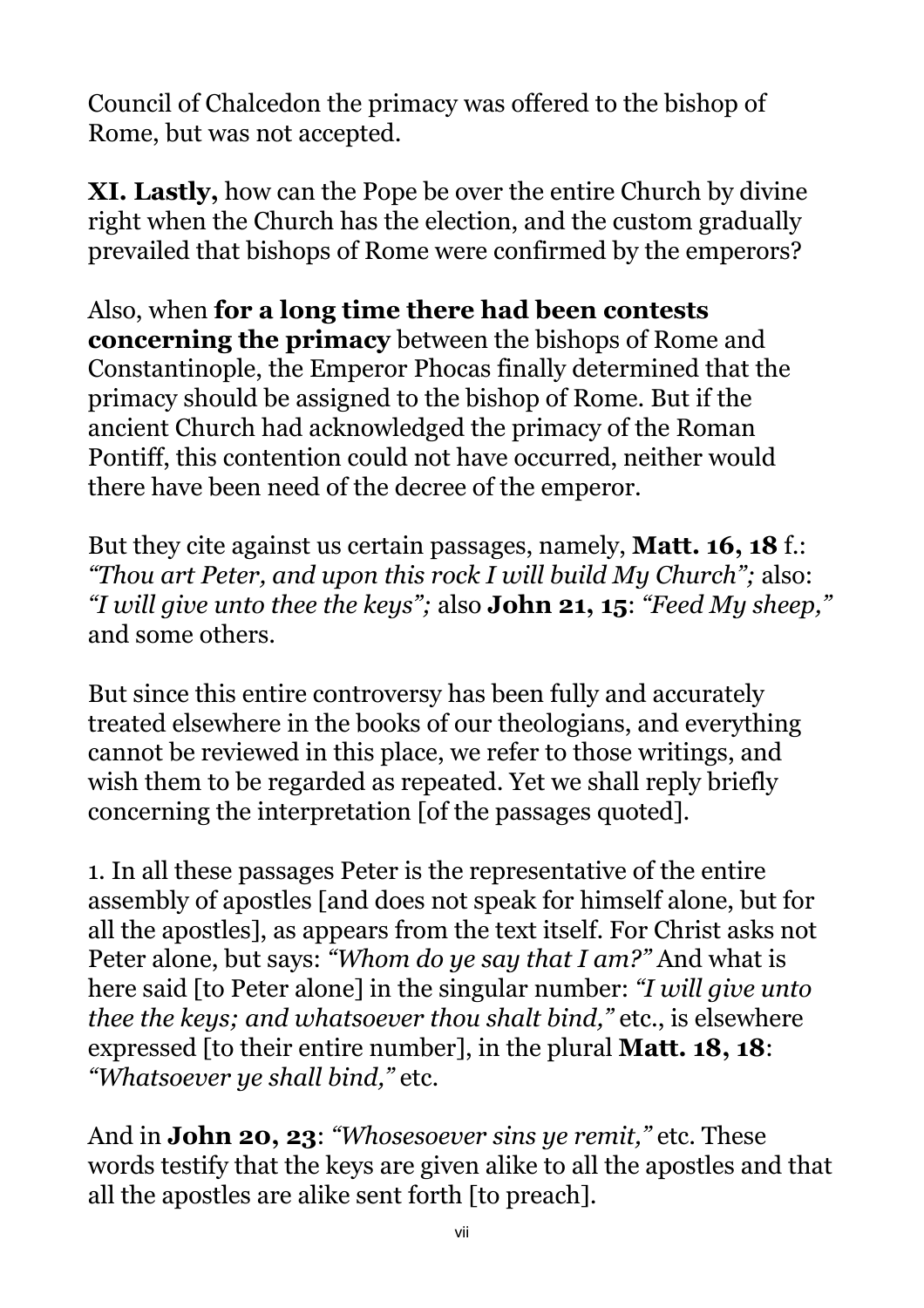In addition to this, it is necessary to acknowledge that the keys belong not to the person of one particular man, but to the Church, as many most clear and firm arguments testify. For Christ, speaking concerning the keys, **Matt. 18, 19**, adds: *"If two or three of you shall agree on earth,"* etc. Therefore he grants the keys principally and immediately to the Church, just as also for this reason the Church has principally the right of calling. [For just as the promise of the Gospel belongs certainly and immediately to the entire Church, so the keys belong immediately to the entire Church, because the keys are nothing else than the office whereby this promise is communicated to every one who desires it, just as it is actually manifest that the Church has the power to ordain ministers of the Church. And Christ speaks in these words: *"Whatsoever ye shall bind,"* etc., and indicates to whom He has given the keys, namely, to the Church: *"Where two or three are gathered together in My name."* Likewise Christ gives supreme and final jurisdiction to the Church, when He says: *"Tell it unto the Church."*]

Therefore it is necessary that in these passages **Peter is the representative of the entire assembly of the apostles**, and for this reason they do not accord to Peter any prerogative or superiority, or lordship [which he had, or was to have had, in preference to the other apostles].

However, as to the declaration: *"Upon this rock I will build My Church,"* certainly the Church has not been built upon the authority of man, but upon the ministry of the confession which Peter made, in which he proclaims that Jesus is the Christ, the Son of God.

He accordingly addresses him as a minister: *"Upon this rock,"* i.e., upon this ministry. [Therefore he addresses him as a minister of this office in which this confession and doctrine is to be in operation and says: *"Upon this rock,"* i.e., this preaching and ministry.]

Furthermore, the ministry of the New Testament is not bound to places and persons as the Levitical ministry, but it is dispersed throughout the whole world, and is there where God gives His gifts, apostles, prophets, pastors, teachers; neither does this ministry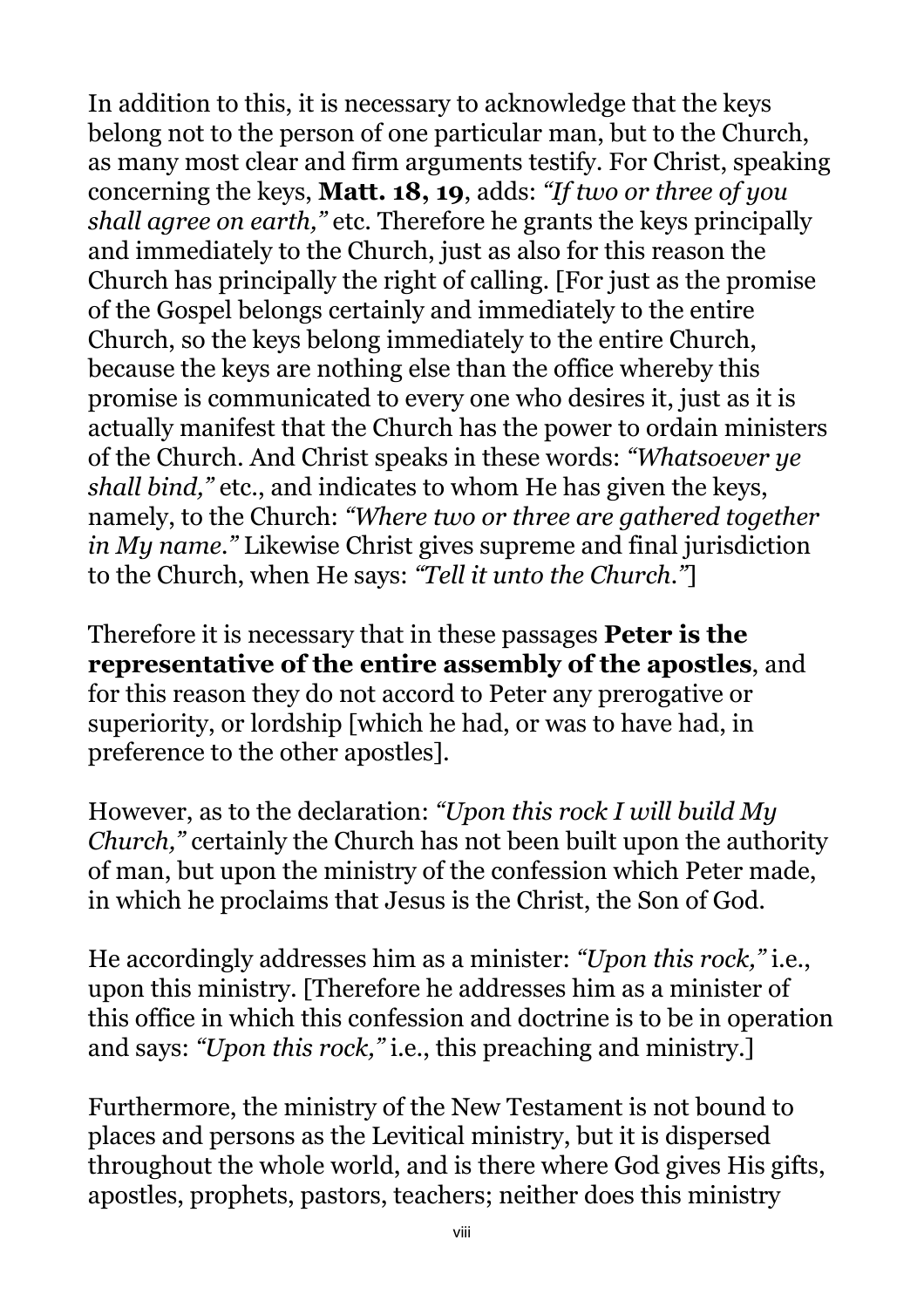avail on account of the authority of any person, but on account of the Word given by Christ. [Nor does the person of a teacher add anything to this word and office; it matters not who is preaching and teaching it; if there are hearts who receive and cling to it to them it is done as they hear and believe.]

And in this way, not as referring to the person of Peter, most of the holy Fathers, as Origen, Cyprian, Augustine, Hilary, and Bede, interpret this passage: *"Upon this rock."*

Chrysostom says thus: *"Upon this rock,"* not upon Peter. For He built His Church not upon man, but upon the faith of Peter. But what was his faith? *"Thou art the Christ, the Son of the living God."*

And Hilary says: *"To Peter the Father revealed that he should say, 'Thou art the Son of the living God.' Therefore the building of the Church is upon this rock of confession; this faith is the foundation of the Church."*

And as to that which is said **John 21, 15** ff.: *"Feed My sheep,"* and, *"Lovest thou Me more than these?"* it does not as yet follow hence that a peculiar superiority was given Peter. He bids him "feed," i.e., teach the Word [the Gospel], or rule the Church with the Word [the Gospel], which Peter has in common with the other apostles.

The *second* article is still clearer, that Christ gave to the apostles only spiritual power, i.e., the command to teach the Gospel to announce the forgiveness of sins, to administer the Sacraments, to excommunicate the godless without bodily force [by the Word], and that He did not give the power of the sword, or the right to establish, occupy or confer kingdoms of the world [to set up or depose kings]. For Christ says, **Matt. 28, 19. 20**: *"Go ye, teaching them to observe all things whatsoever I have commanded you";* also **John 20, 21**: *"As My Father hath sent Me, even so send I you."*

Now, it is manifest that Christ was not sent to bear the sword or possess a worldly kingdom [rule in a worldly fashion], as He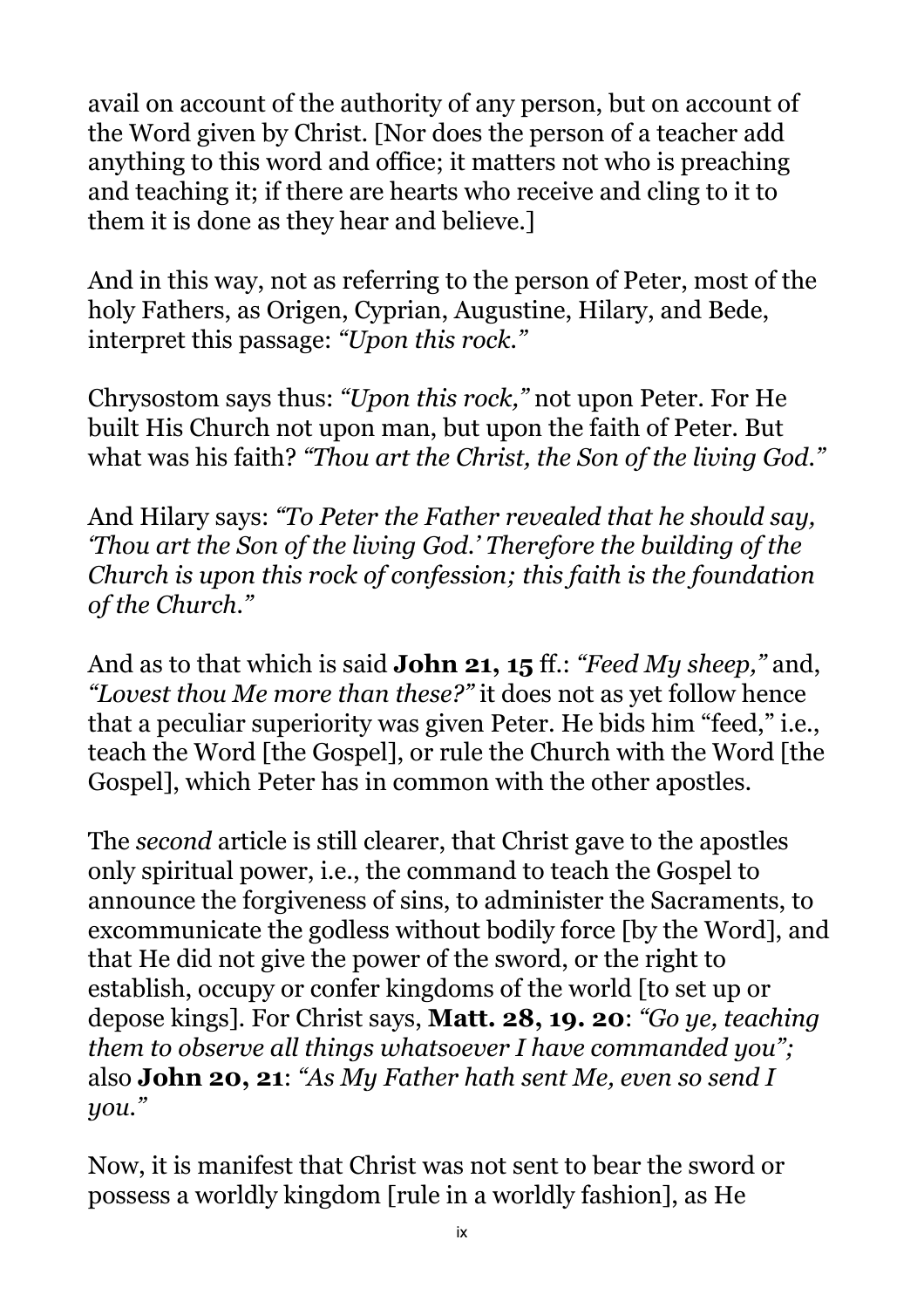Himself says, **John 18, 36**: *"My kingdom is not of this world."* And Paul says, **2 Cor. 1, 24**: *"Not for that we have dominion over your faith";* and **2 Cor. 10, 4**: *"The weapons of our warfare are not carnal,"* etc.

Accordingly, that Christ in His passion is crowned with thorns and led forth to be derided in royal purple, this signified that in the future, after His spiritual kingdom was despised, i.e., the Gospel was suppressed, another kingdom of a worldly kind would be set up [in its place] with the pretext of ecclesiastical power. **Therefore the Constitution of Boniface VIII and the chapter Omnes, Dist. 22 and similar opinions which contend that the Pope is by divine right the ruler of the kingdoms of the world, are [utterly] false and godless**. From this persuasion horrible darkness has been brought into the Church, and after that also great commotions have arisen in Europe. For the ministry of the Gospel was neglected, the knowledge of faith and the spiritual kingdom became extinct, Christian righteousness was supposed to be that external government which the Pope had established.

Next, the Popes began to seize upon kingdoms for themselves; they transferred kingdoms, they vexed with unjust excommunications and wars the kings of almost all nations in Europe, but especially the German emperors, sometimes for the purpose of occupying cities of Italy, at other times for the purpose of reducing to subjection the bishops of Germany, and wresting from the emperors the conferring of episcopates. Yea, in the Clementines it is even written: When the empire is vacant, the Pope is the legitimate successor.

**Thus the Pope has not only usurped dominion, contrary to Christ's command, but has also tyrannically exalted himself above all kings**. And in this matter the deed itself is not to be reprehended as much as it is to be detested, that he assigns as a pretext the authority of Christ; that he transfers the keys to a worldly government; that he binds salvation to these godless and execrable opinions, when he says it is necessary to salvation for men to believe that this dominion belongs to him by divine right.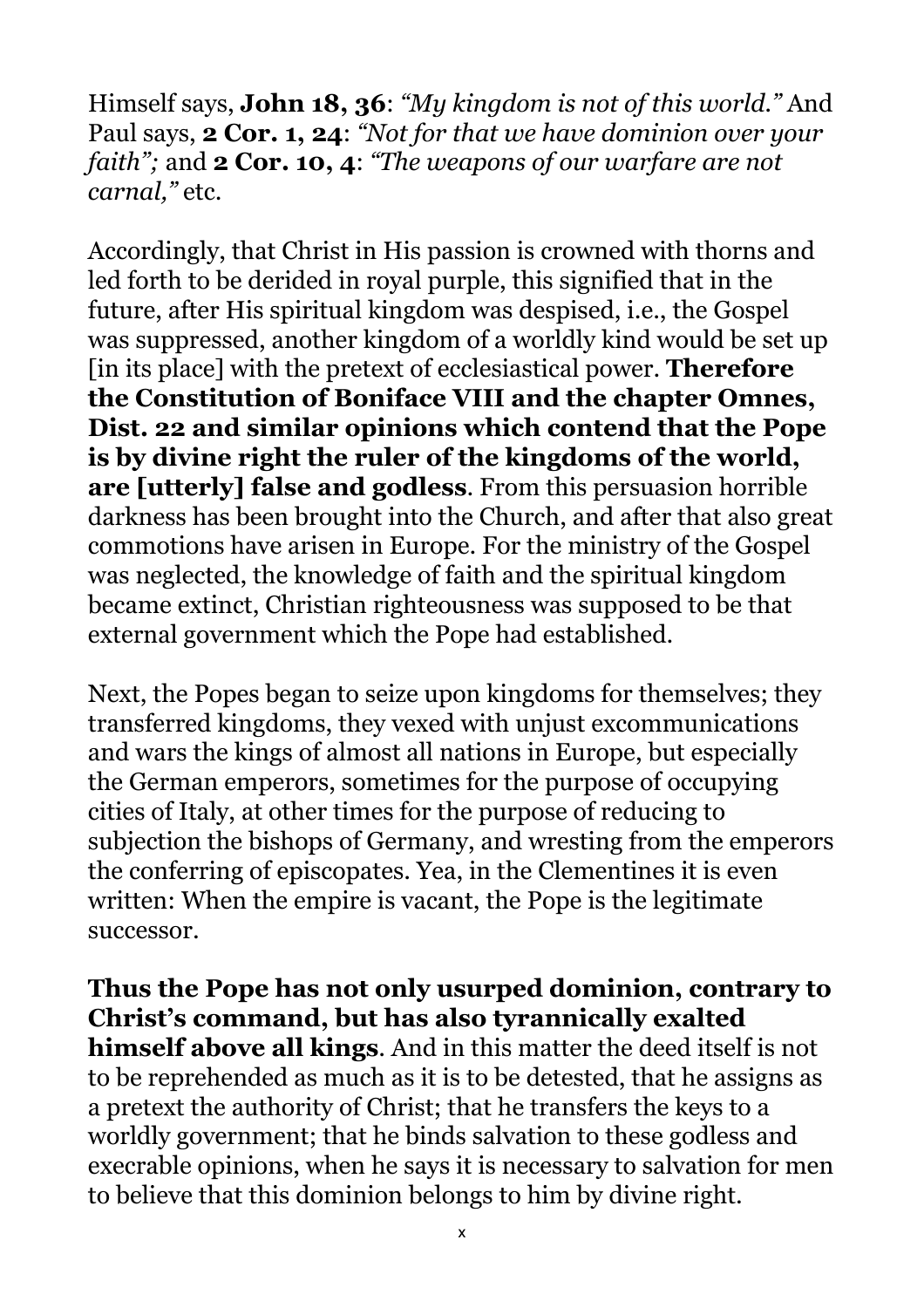Since these great errors obscure [the doctrine of] faith and [of] the kingdom of Christ they are in no way to be concealed. For the result shows that they have been great pests to the Church.

In the *third* place, this must be added: **Even though the bishop of Rome had the primacy and superiority by divine right nevertheless obedience would not be due those pontiffs who defend godless services, idolatry, and doctrine conflicting with the Gospel**. Nay; such pontiffs and such a government ought to be held accursed, as Paul clearly teaches, **Gal. 1, 8**: *"Though an angel from heaven preach any other gospel unto you than that which we have preached unto you, let him be accursed."* And in **Acts 5, 29**: *"We ought to obey God rather than men."* Likewise the canons also clearly teach that a heretical Pope is not to be obeyed.

The Levitical high priest was the chief priest by divine right, and yet godless high priests were not to be obeyed, as Jeremiah and other prophets dissented from the high priests, the apostles dissented from Caiaphas and did not have to obey them.

Now, it is manifest that the Roman pontiffs, with their adherents, defend [and practice] godless doctrines and godless services. And the marks [all the vices] of Antichrist plainly agree with the kingdom of the Pope and his adherents. For Paul, **2 Ep. 2, 3**, in describing to the Thessalonians Antichrist, calls him an adversary of Christ, *"who opposeth and exalteth himself above all that is called God or that is worshiped, so that he as God sitteth in the temple of God."* He speaks therefore of one ruling in the Church, not of heathen kings, and he calls this one the adversary of Christ, because he will devise doctrine conflicting with the Gospel, and will assume to himself divine authority.

Moreover, it is manifest, in the first place, that the Pope rules in the Church, and by the pretext of ecclesiastical authority and of the ministry has established for himself this kingdom. For he assigns as a pretext these words: I will give to thee the keys.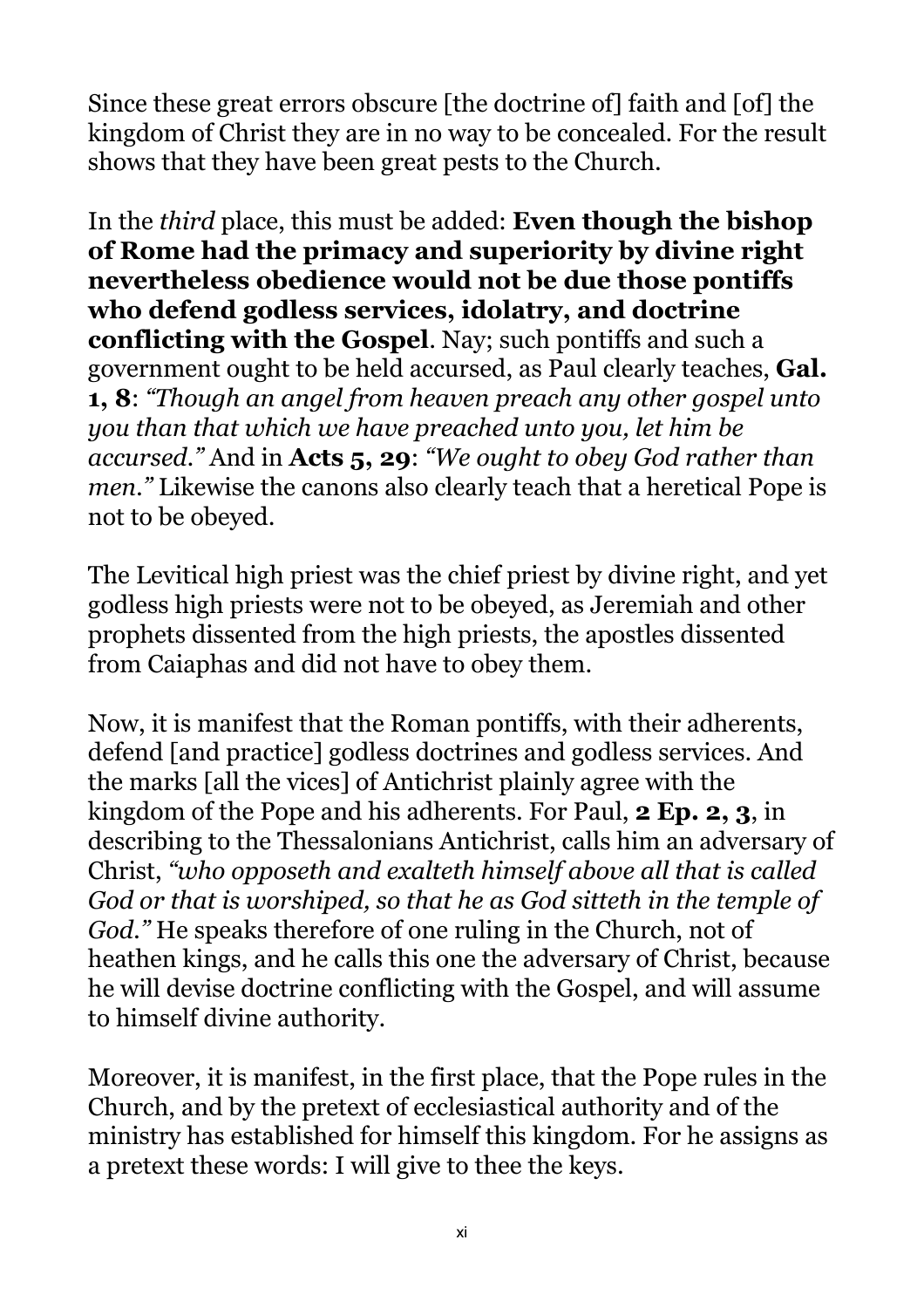## **[2] Secondly, the doctrine of the Pope conflicts in many ways with the Gospel, and [thirdly] the Pope assumes to himself divine authority in a threefold manner**.

*First,* because he takes to himself the right to change the doctrine of Christ and services instituted by God, and wants his own doctrine and his own services to be observed as divine; *secondly,* because he takes to himself the power not only of binding and loosing in this life, but also the jurisdiction over souls after this life; *thirdly,* because the Pope does not want to be judged by the Church or by any one, and puts his own authority ahead of the decision of Councils and the entire Church. **But to be unwilling to be judged by the Church or by any one is to make oneself God**. *Lastly,* these errors so horrible, and this impiety, he defends with the greatest cruelty, and puts to death those dissenting.

This being the case, all Christians ought to beware of becoming partakers of the godless doctrine, blasphemies, and unjust cruelty of the Pope. On this account they ought to desert and execrate the Pope with his adherents as the kingdom of Antichrist; just as Christ has commanded, **Matt. 7,15**: *"Beware of false prophets."* And Paul commands that godless teachers should be avoided and execrated as cursed, **Gal. 1, 8; Titus 3, 10**. And **2 Cor. 6, 14** he says: *"Be ye not unequally yoked together with unbelievers; for what communion hath light with darkness?"*

To dissent from the agreement of so many nations and to be called schismatics is a grave matter. But divine authority commands all not to be allies and defenders of impiety and unjust cruelty.

On this account our consciences are sufficiently excused; for the errors of the kingdom of the Pope are manifest. And Scripture with its entire voice exclaims that these errors are a teaching of demons and of Antichrist. The idolatry in the profanation of the masses is manifest, which, besides other faults [besides being altogether useless] are shamelessly applied to most shameful gain [and trafficking]. The doctrine of repentance has been utterly corrupted by the Pope and his adherents. For they teach that sins are remitted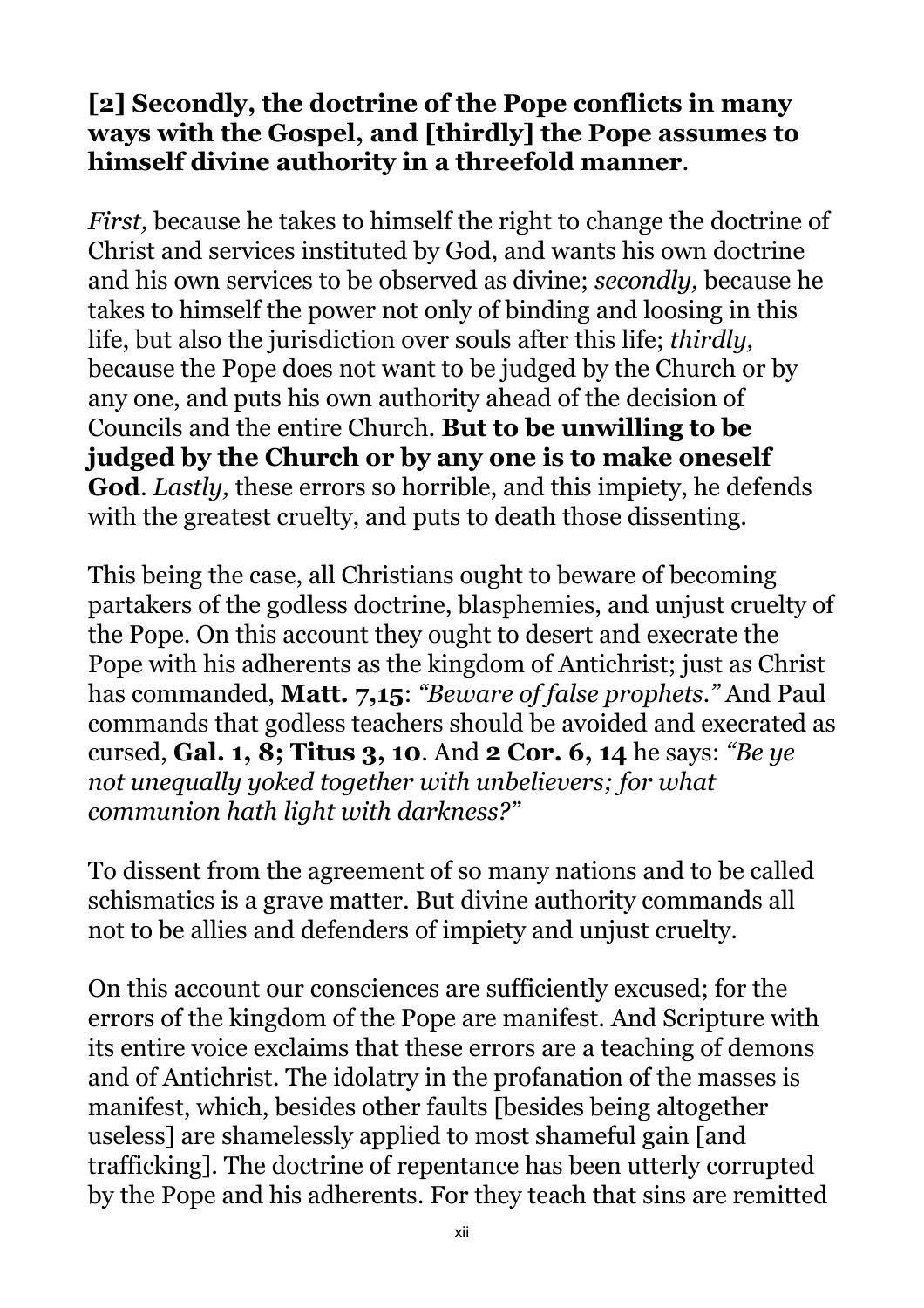because of the worth of our works. Then they bid us doubt whether the remission takes place. They nowhere teach that sins are remitted freely for Christ's sake, and that by this faith we obtain remission of sins.

Thus they obscure the glory of Christ, and deprive consciences of firm consolation, and abolish true divine services, namely, the exercises of faith struggling with [unbelief and] despair [concerning the promise of the Gospel] .

They have obscured the doctrine concerning sin, and have invented a tradition concerning the enumeration of offenses, producing many errors and despair.

They have devised, in addition, satisfactions, whereby they have also obscured the benefit [and merit] of Christ.

From these, indulgences have been born, which are pure lies, fabricated for the sake of gain.

Then, how many abuses and what horrible idolatry the invocation of saints has produced!

What shameful acts have arisen from the tradition concerning celibacy!

What darkness the doctrine concerning vows has spread over the Gospel! There they feigned that vows are righteousness before God and merit the remission of sins. Thus they have transferred the benefit of Christ to human traditions, and have altogether extinguished the doctrine concerning faith. They have feigned that the most trifling traditions are services of God and perfection and have preferred these to the works of callings which God requires and has ordained. Neither are these errors to be regarded as light; for they detract from the glory of Christ and bring destruction to souls, neither can they be passed by unnoticed.

Then to these errors **two great sins** are added: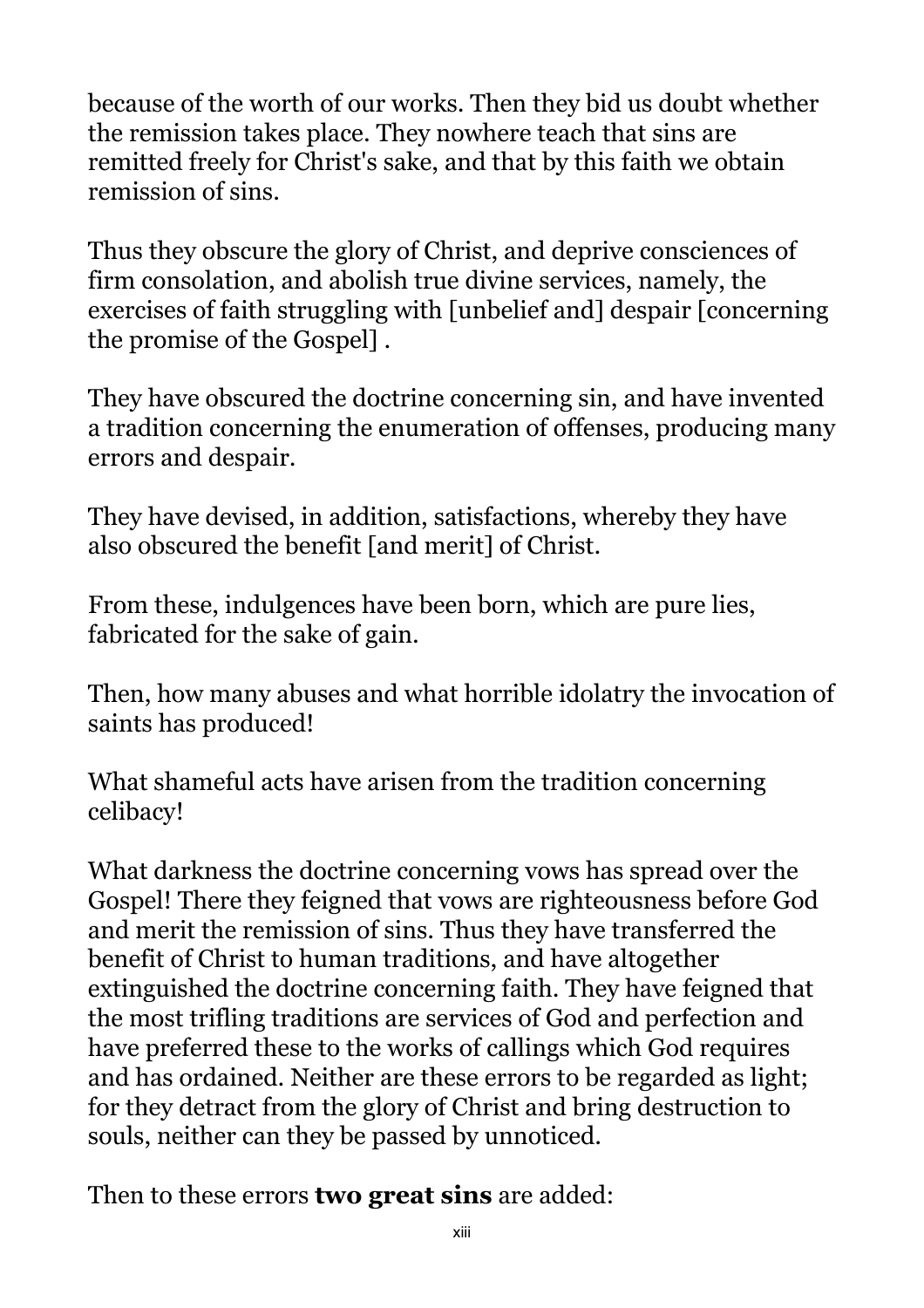1. The first, that he defends these errors by unjust cruelty and death-penalties.

2. The second, that he wrests the decision from the Church, and does not permit ecclesiastical controversies [such matters of religion] to be judged according to the prescribed mode; yea he contends that he is above the Council, and can rescind the decrees of Councils, as the canons sometimes impudently speak. But that this was much more impudently done by the pontiffs, examples testify.

Quest. 9, canon 3, says: No one shall judge the first seat; for the judge is judged neither by the emperor, nor by all the clergy, nor by the kings, nor by the people.

The Pope exercises a twofold tyranny: he defends his errors by force and by murders, and forbids judicial examination. The latter does even more injury than any executions because, when the true judgment of the Church is removed, godless dogmas and godless services cannot be removed, and for many ages they destroy innumerable souls.

Therefore let the godly consider the great errors of the kingdom of the Pope and his tyranny, and let them ponder, first, that the errors must be rejected and the true doctrine embraced, for the glory of God and to the salvation of souls. Then let them ponder also how great a crime it is to aid unjust cruelty in killing saints, whose blood God will undoubtedly avenge.

But especially the chief members of the Church, kings and princes, ought to guard the interests of the Church, and to see to it that errors be removed and consciences be healed [rightly instructed], as God expressly exhorts kings, **Ps. 2, 10**: *"Be wise, now, therefore, O ye kings; be instructed, ye judges of the earth."* For it should be the first care of kings [and great lords] to advance the glory of God. Therefore it would be very shameful for them to lend their influence and power to confirm idolatry and infinite other crimes, and to slaughter saints.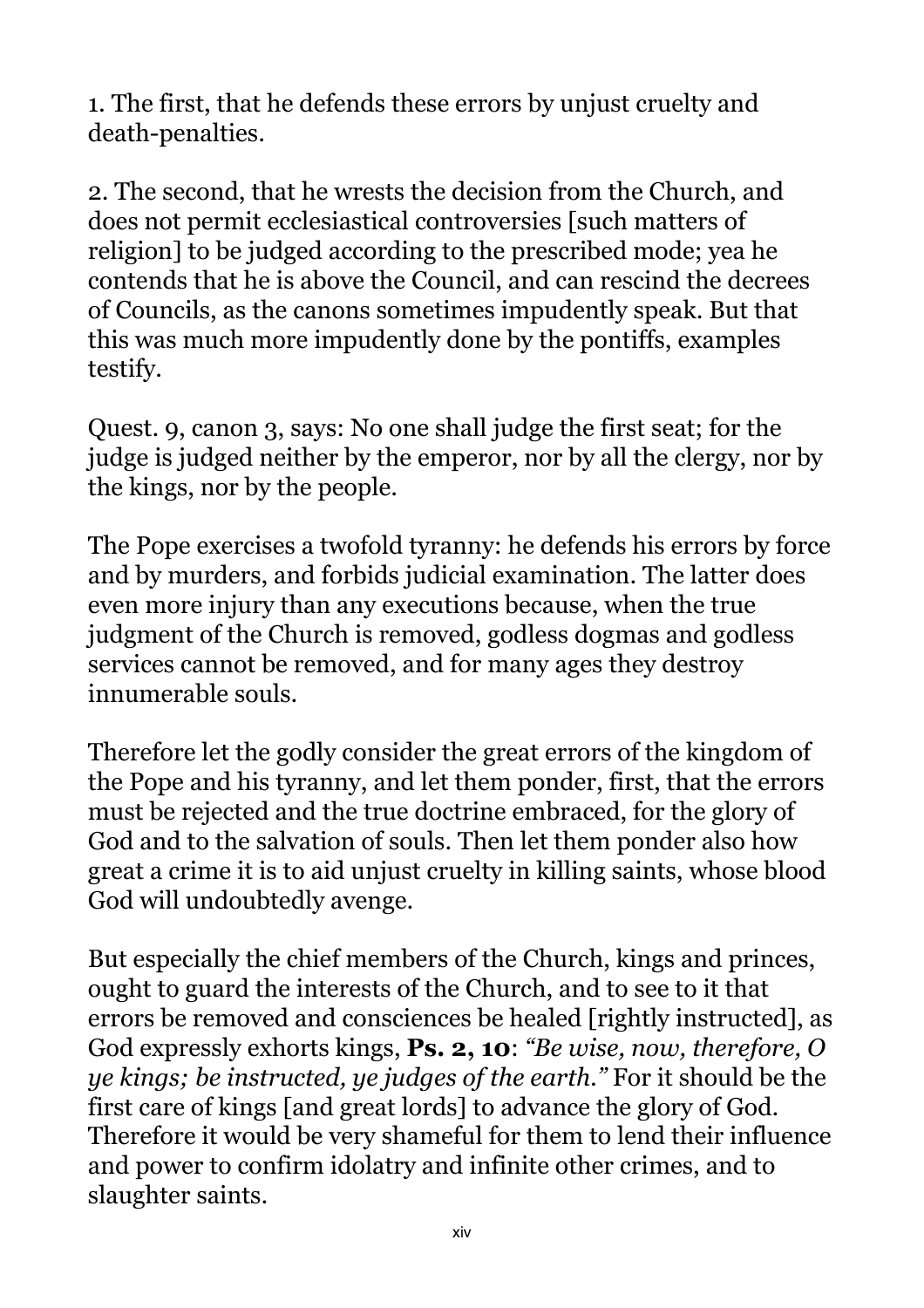And even though the Pope should hold Synods [a Council], how can the Church be healed if the Pope suffers nothing to be decreed contrary to his will, if he allows no one to express his opinion except his adherents whom he has bound by dreadful oaths and curses to the defense of his tyranny and wickedness without any exception concerning God's Word [not even the Word of God being excepted]? But since the decisions of Synods are the decisions of the Church, and not of the Popes, it is especially incumbent on kings to check the license of the Popes [not allow such wantonness], and to act so that the power of judging and decreeing from the Word of God is not wrested from the Church. And as the rest of the Christians must censure all other errors of the Pope, so they must also rebuke the Pope when he evades and impedes the true investigation and true decision of the Church.

Therefore, even though the bishop of Rome had the primacy by divine right, yet since he defends godless services and doctrine conflicting with the Gospel, obedience is not due him; yea, it is necessary to resist him as Antichrist. The errors of the Pope are manifest and not trifling.

Manifest also is the cruelty [against godly Christians] which he exercises. And it is clear that it is God's command that we flee idolatry, godless doctrine, and unjust cruelty. On this account all the godly have great, compelling, and manifest reasons for not obeying the Pope. And these compelling reasons comfort the godly against all the reproaches which are usually cast against them concerning offenses, schism, and discord [which they are said to cause].

But those who agree with the Pope, and defend his doctrine and [false] services, defile themselves with idolatry and blasphemous opinions, become guilty of the blood of the godly, whom the Pope [and his adherents] persecutes, detract from the glory of God, and hinder the welfare of the Church, because they strengthen errors and crimes to all posterity [in the sight of all the world and to the injury of all descendants].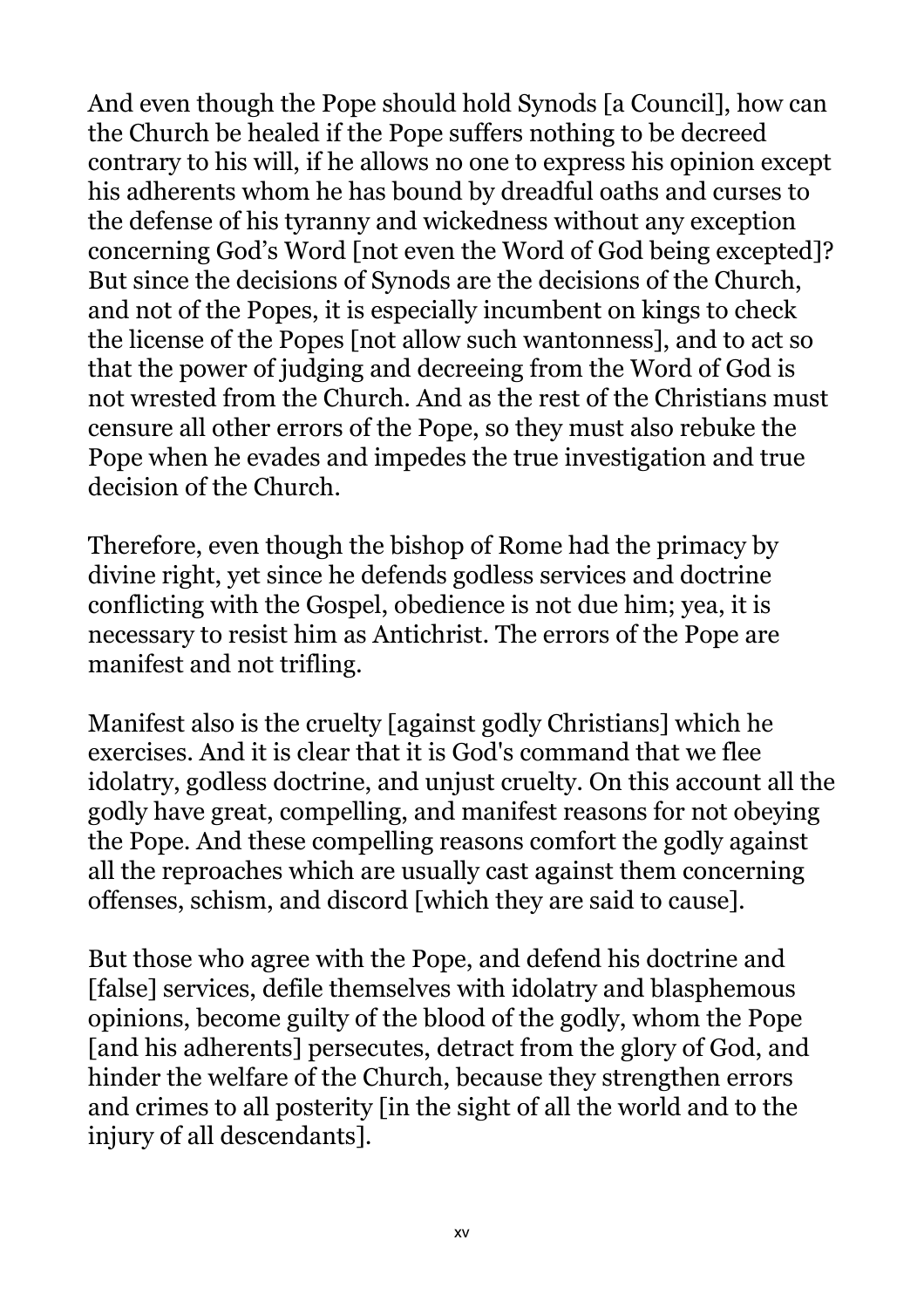## **Of the Power and Jurisdiction of Bishops.**

[In our Confession and the Apology we have in general recounted what we have had to say concerning ecclesiastical power. For] The Gospel assigns to those who preside over churches the command to teach the Gospel to remit sins, to administer the Sacraments and besides jurisdiction, namely, the command to excommunicate those whose crimes are known, and again to absolve those who repent.

And by the confession of all, even of the adversaries, it is clear that this power by divine right is common to all who preside over churches, whether they are called pastors, or elders, or bishops. And accordingly Jerome openly teaches in the apostolic letters that all who preside over churches are both bishops and elders, and cites from **Titus 1, 5** f.: *"For this cause left I thee in Crete, that thou shouldest ordain elders in every city"* [and afterwards calls these persons bishops]. Then he adds: *"A bishop must be the husband of one wife."* Likewise Peter and John call themselves elders [or priests] **1 Pet. 5, 1, 2 John 1**. And he then adds: But that afterwards one was chosen to be placed over the rest, this was done as a remedy for schism, lest each one by attracting [a congregation here or there] to himself might rend the Church of Christ. For at Alexandria, from Mark the evangelist to the bishops Heracles and Dionysius, the elders always elected one from among themselves, and placed him in a higher station, whom they called bishop; just as an army would make a commander for itself. The deacons, moreover, may elect from among themselves one whom they know to be active, and name him archdeacon. For with the exception of ordination, what does the bishop that the elder does not?

Jerome, therefore, teaches that it is by human authority that the grades of bishop and elder or pastor are distinct. And the subject itself declares this, because the power [the office and command] is the same, as he has said above. But one matter afterwards made a distinction between bishops and pastors namely, ordination, because it was [so] arranged that one bishop should ordain ministers in a number of churches.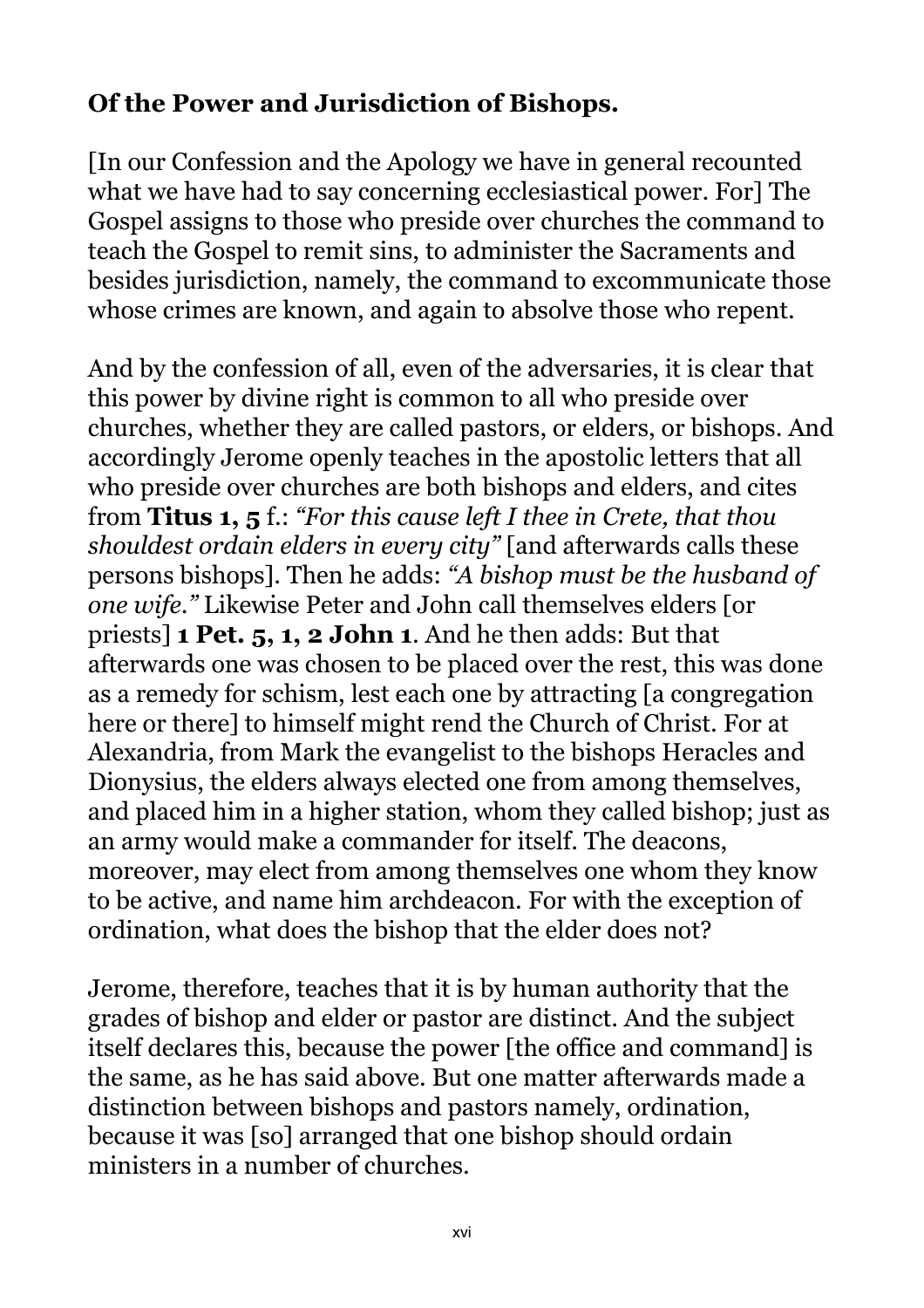But since by divine authority the grades of bishop and pastor are not diverse, it is manifest that ordination administered by a pastor in his own church is valid by divine law [if a pastor in his own church ordains certain suitable persons to the ministry, such ordination is, according to divine law, undoubtedly effective and right].

Therefore, when the regular bishops become enemies of the Church, or are unwilling to administer ordination, the churches retain their own right. [Because the regular bishops persecute the Gospel and refuse to ordain suitable persons, every church has in this case full authority to ordain its own ministers.]

For wherever the Church is, there is the authority [command] to administer the Gospel. Therefore it is necessary for the Church to retain the authority to call, elect, and ordain ministers. And this authority is a gift which in reality is given to the Church, which no human power can wrest from the Church, as Paul also testifies to the **Ephesians, 4, 8**, when he says: *"He ascended, He gave gifts to men."* And he enumerates among the gifts specially belonging to the Church pastors and teachers, and adds that such are given for the ministry, for the edifying of the body of Christ. Hence, wherever there is a true church, the right to elect and ordain ministers necessarily exists. Just as in a case of necessity even a layman absolves, and becomes the minister and pastor of another; as Augustine narrates the story of two Christians in a ship, one of whom baptized the catechumen, who after Baptism then absolved the baptizer.

Here belong the statements of Christ which testify that the keys have been given to the Church, and not merely to certain persons, **Matt. 18, 20**: *"Where two or three are gathered together in My name,"* etc.

Lastly, the statement of Peter also confirms this, **1 Ep. 2, 9**: *"Ye are a royal priesthood."* These words pertain to the true Church, which certainly has the right to elect and ordain ministers since it alone has the priesthood.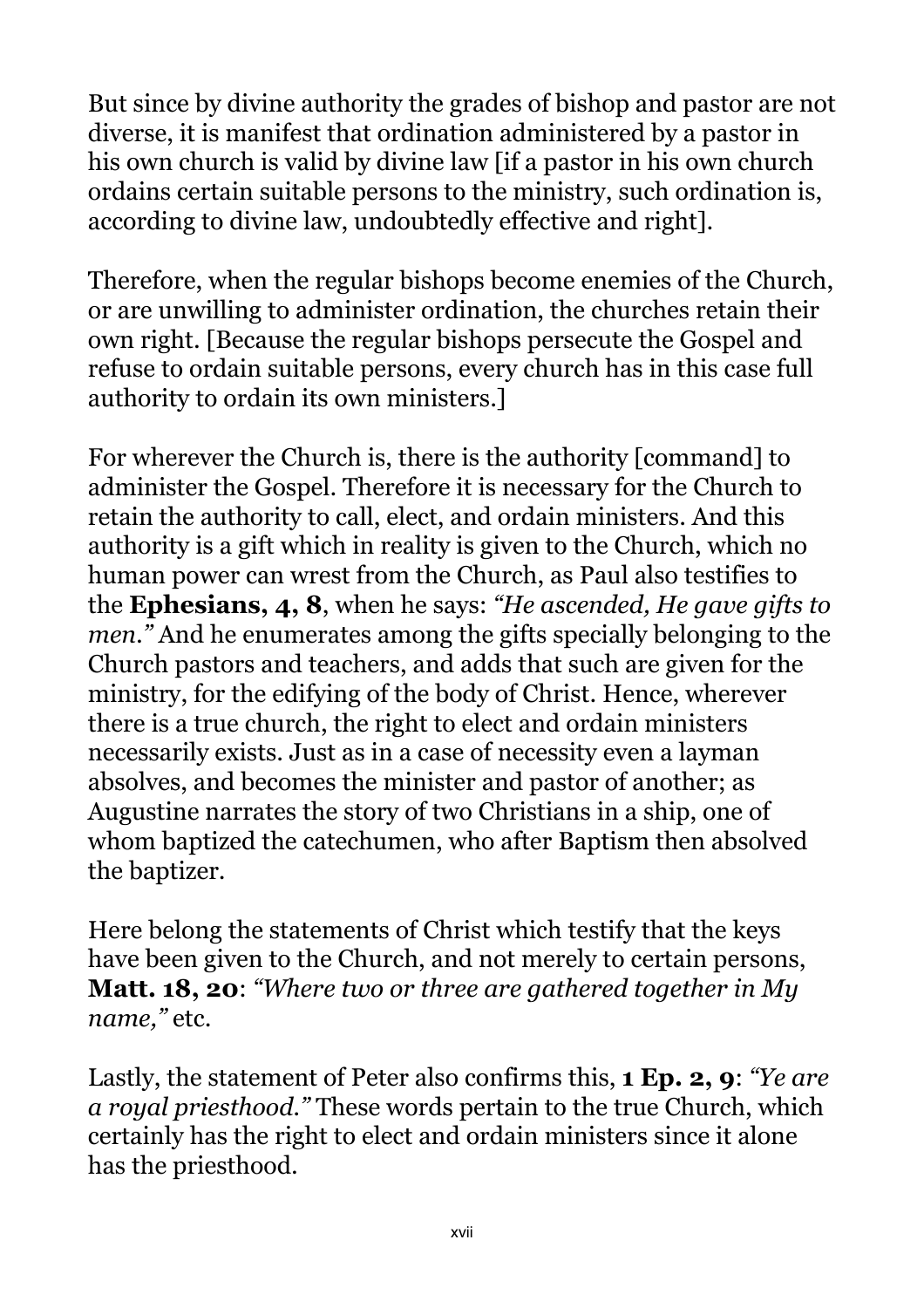And this also a most common custom of the Church testifies. For formerly the people elected pastors and bishops. Then came a bishop, either of that church or a neighboring one, who confirmed tho one elected by the laying on of hands; and ordination was nothing else than such a ratification. Afterwards new ceremonies were added, many of which Dionysius describes. But he is a recent and fictitious author, whoever he may be [this book of Dionysius is a new fiction under a false title], just as the writings of Clement also are spurious [have a false title and have been manufactured by a wicked scoundrel long after Clement]. Then more modern writers added [that the bishop said to those whom he was ordaining]: I give thee the power to sacrifice for the living and the dead. But not even this is in Dionysius.

From all these things it is clear that the Church retains the right to elect and ordain ministers. And the wickedness and tyranny of bishops afford cause for schism and discord [therefore, if the bishops either are heretics, or will not ordain suitable persons, the churches are in duty bound before God, according to divine law, to ordain for themselves pastors and ministers. Even though this be now called an irregularity or schism, it should be known that the godless doctrine and tyranny of the bishops is chargeable with it], because Paul, **Gal. 1, 7** f., enjoins that bishops who teach and defend a godless doctrine and godless services should be regarded as accursed.

We have spoken of ordination, which alone, as Jerome says, distinguished bishops from other elders. Therefore there is need of no discussion concerning the other duties of bishops. Nor is it indeed necessary to speak of confirmation, nor of the consecration of bells [nor other tomfoolery of this kind], which are almost the only things which they have retained. Something must be said concerning jurisdiction.

It is certain that the common jurisdiction of excommunicating those guilty of manifest crimes belongs to all pastors. This they have tyrannically transferred to themselves alone, and have applied it to the acquisition of gain. For it is certain that the officials, as they are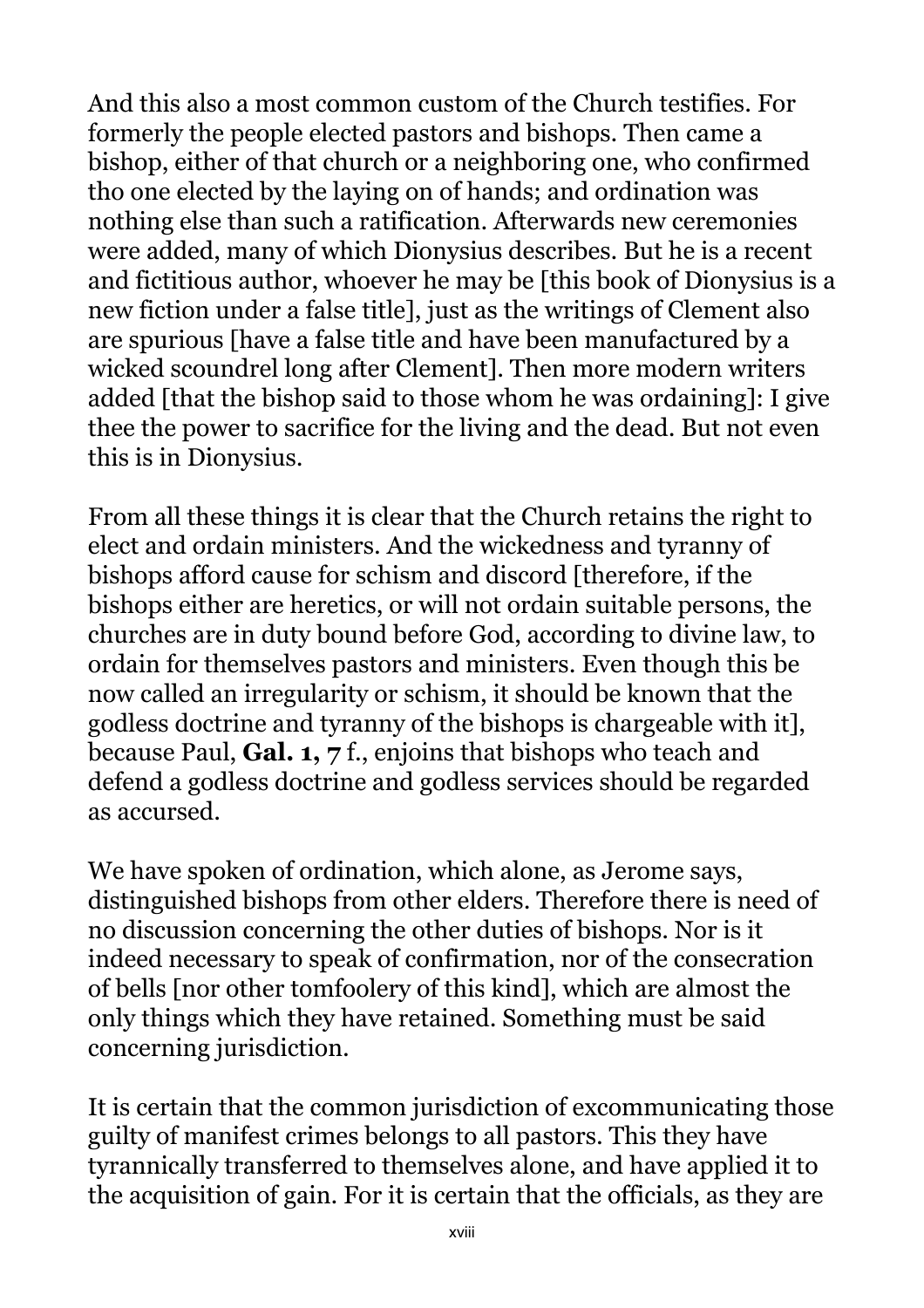called employed a license not to be tolerated and either on account of avarice or because of other wanton desires tormented men and excommunicated them without any due process of law. But what tyranny is it for the officials in the states to have arbitrary power to condemn and excommunicate men without due process of law! And in what kind of affairs did they abuse this power? Indeed, not in punishing true offenses, but in regard to the violation of fasts or festivals, or like trifles! Only, they sometimes punished adulteries; and in this matter they often vexed [abused and defamed] innocent and honorable men. Besides, since this is a most grievous offense, nobody certainly is to be condemned without due process of law.

Since, therefore, bishops have tyrannically transferred this jurisdiction to themselves alone, and have basely abused it, there is no need, because of this jurisdiction, to obey bishops. But since there are just reasons why we do not obey, it is right also to restore this jurisdiction to godly pastors [to whom, by Christ's command, it belongs], and to see to it that it is legitimately exercised for the reformation of morals and the glory of God.

There remains the jurisdiction in those cases which, according to canonical law, pertain to the ecclesiastical court, as they call it, and especially in cases of matrimony. This, too, the bishops have only by human right, and that, not a very old one, as appears from the Codex and Novellae of Justinian that decisions concerning marriage at that time belonged to the magistrates. And by divine right worldly magistrates are compelled to make these decisions if the bishops [judge unjustly or] are negligent. The canons also concede the same. Therefore, also on account of this jurisdiction it is not necessary to obey bishops. And, indeed, since they have framed certain unjust laws concerning marriages, and observe them in their courts, there is need also for this reason to establish other courts. For the traditions concerning spiritual relationship [the prohibition of marriage between sponsors] are unjust. Unjust also is the tradition which forbids an innocent person to marry after divorce. Unjust also is the law which in general approves all clandestine and underhanded betrothals in violation of the right of parents. Unjust also is the law concerning the celibacy of priests. There are also